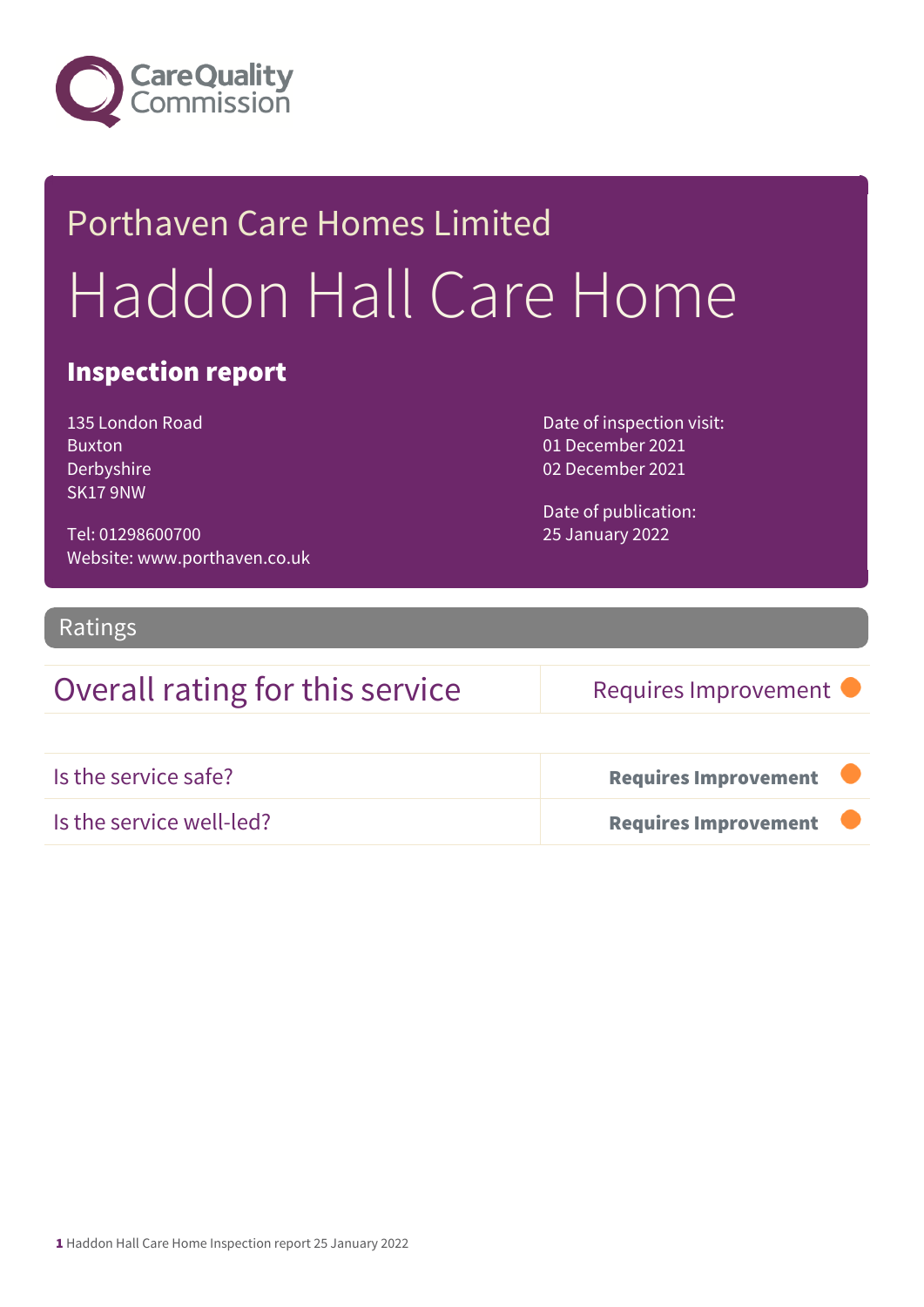# Summary of findings

### Overall summary

#### About the service

Haddon Hall is a care home providing personal and nursing care for up to 75 people aged 65 and over. At the time of the inspection there were 50 people using the service. The service is provided over three floors, with communal facilities on each floor including dining rooms and lounge areas.

People's experience of using this service and what we found Care planning did not always include comprehensive information about people. Risk assessments were not always in place to keep people safe.

There was insufficient staffing to ensure that people's needs were met. Medicines were not always administered safely.

Management were not always consistent in their approach to overseeing the service. Staff lacked confidence in management.

People were supported to have maximum choice and control of their lives and staff supported them in the least restrictive way possible and in their best interests; the policies and systems in the service supported this practice.

People were kept safe from abuse and avoidable harm. Staff were knowledgeable about safeguarding.

The service was clean, and staff were wearing personal protective equipment appropriately. However checks of professional visitors in relation to COVID-19 including vaccination were not always being carried out.

Staff were recruited safely, pre-employment checks were carried out.

Rating at last inspection and update The last rating for this service was good (published 17 September 2019)

Why we inspected

We undertook this targeted inspection to follow up on specific concerns which we had received about the service. The inspection was prompted in part due to concerns received about unsafe staffing levels. A decision was made for us to inspect and examine those risks.

We inspected and found there was a concern with staffing, so we widened the scope of the inspection to become a focused inspection which included the key questions of safe and well-led.

Follow up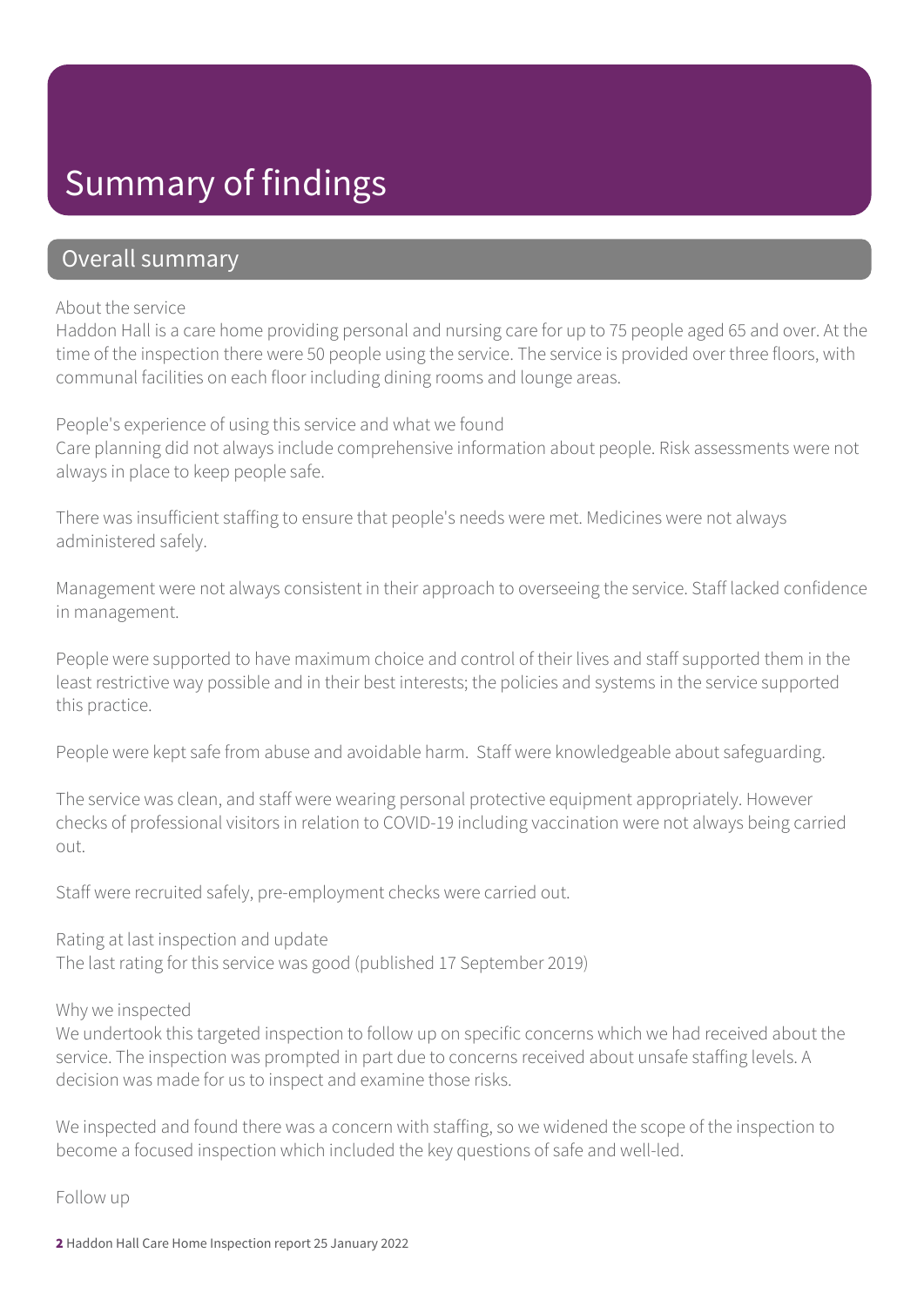We will be in contact with the provider following this report being published to discuss how they will make changes to ensure they improve their rating to at least good. We will work with the local authority to monitor progress. We will return to visit as per our re-inspection programme. If we receive any concerning information we may inspect sooner.

The overall rating for this service is 'Requires Improvement'.

You can see what action we have asked the provider to take at the end of this full report.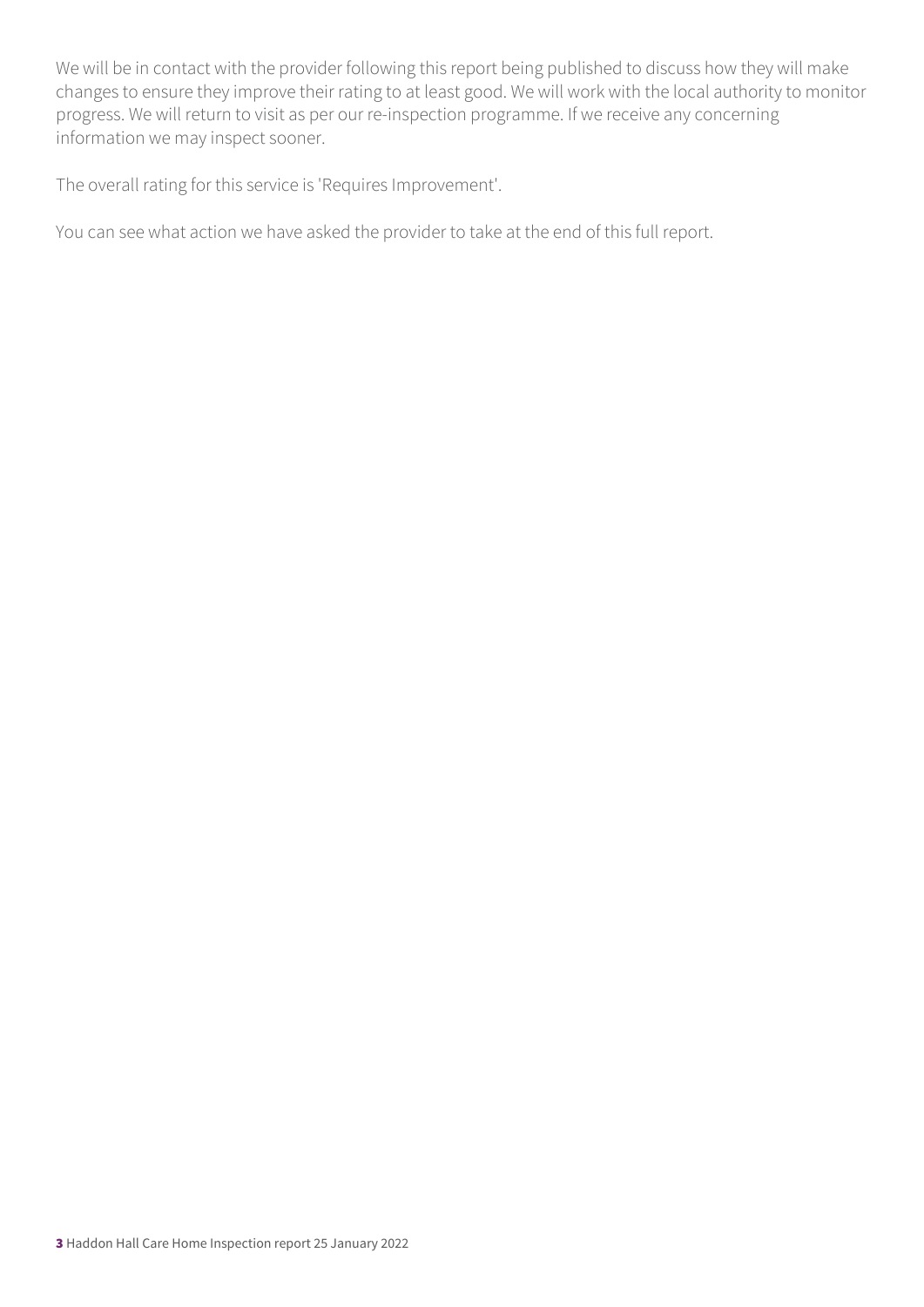### The five questions we ask about services and what we found

We always ask the following five questions of services.

| Is the service safe?                    | <b>Requires Improvement</b> |
|-----------------------------------------|-----------------------------|
| People were not always Safe.            |                             |
| Details are in our Safe findings below. |                             |
|                                         |                             |
| Is the service well-led?                | <b>Requires Improvement</b> |
| The service was not always Well Led.    |                             |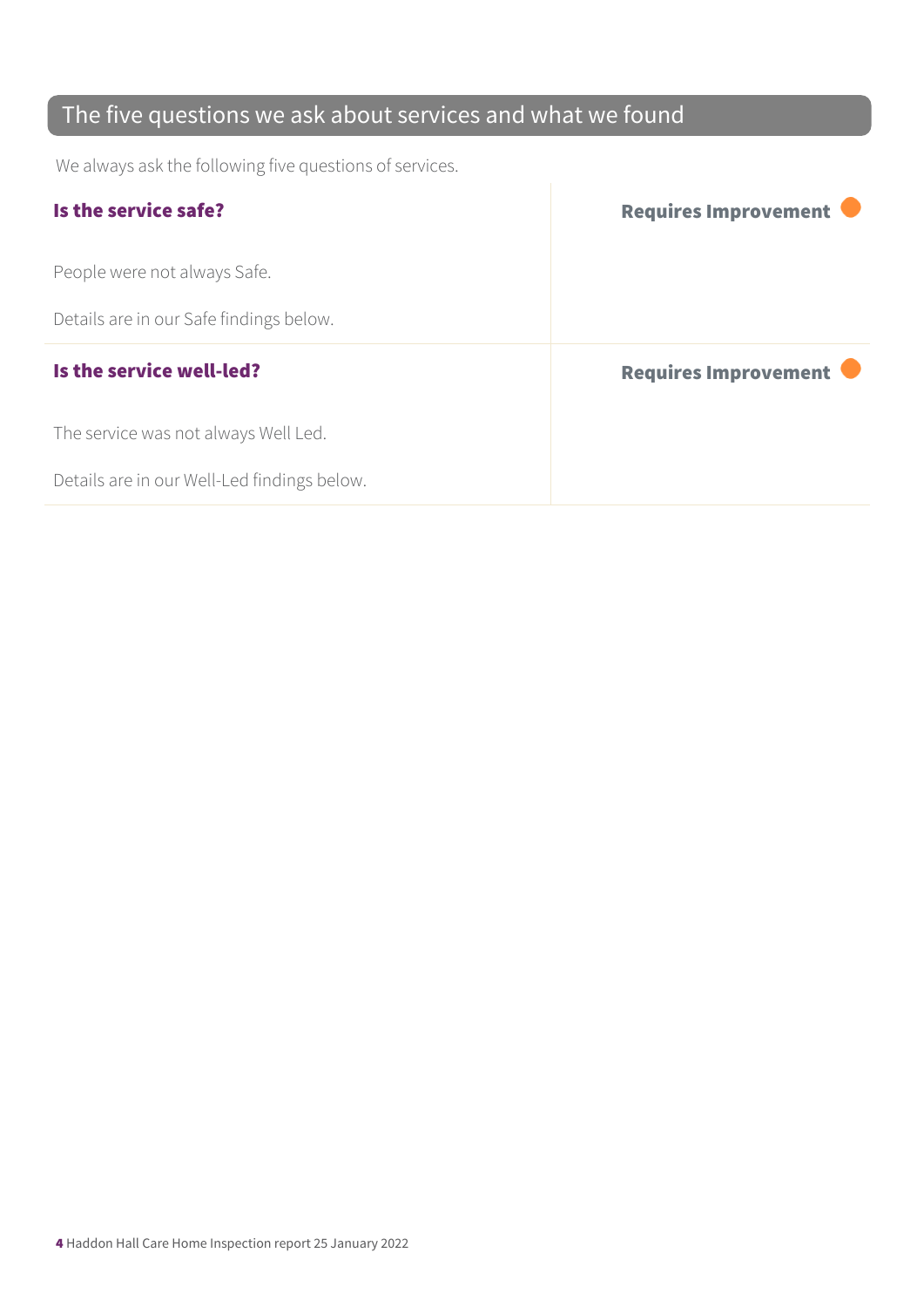

# Haddon Hall Care Home Detailed findings

# Background to this inspection

#### The inspection

We carried out this inspection under Section 60 of the Health and Social Care Act 2008 (the Act) as part of our regulatory functions. We checked whether the provider was meeting the legal requirements and regulations associated with the Act. We looked at the overall quality of the service and provided a rating for the service under the Care Act 2014.

As part of this inspection we looked at the infection control and prevention measures in place. This was conducted so we can understand the preparedness of the service in preventing or managing an infection outbreak, and to identify good practice we can share with other services.

#### Inspection team

The inspection was carried out by an inspector and an Expert by Experience. An Expert by Experience is a person who has personal experience of using or caring for someone who uses this type of care service.

#### Service and service type

Haddon Hall is a 'care home'. People in care homes receive accommodation and nursing or personal care as single package under one contractual agreement. CQC regulates both the premises and the care provided, and both were looked at during this inspection.

The service had a manager registered with the Care Quality Commission. This means that they and the provider are legally responsible for how the service is run and for the quality and safety of the care provided.

Notice of inspection This inspection was unannounced.

#### What we did before the inspection

We reviewed information we had received about the service since the last inspection. We sought feedback from the local authority care commissioners and professionals who work with the service. We used the information the provider sent us in the provider information return. This is information providers are required to send us with key information about their service, what they do well, and improvements they plan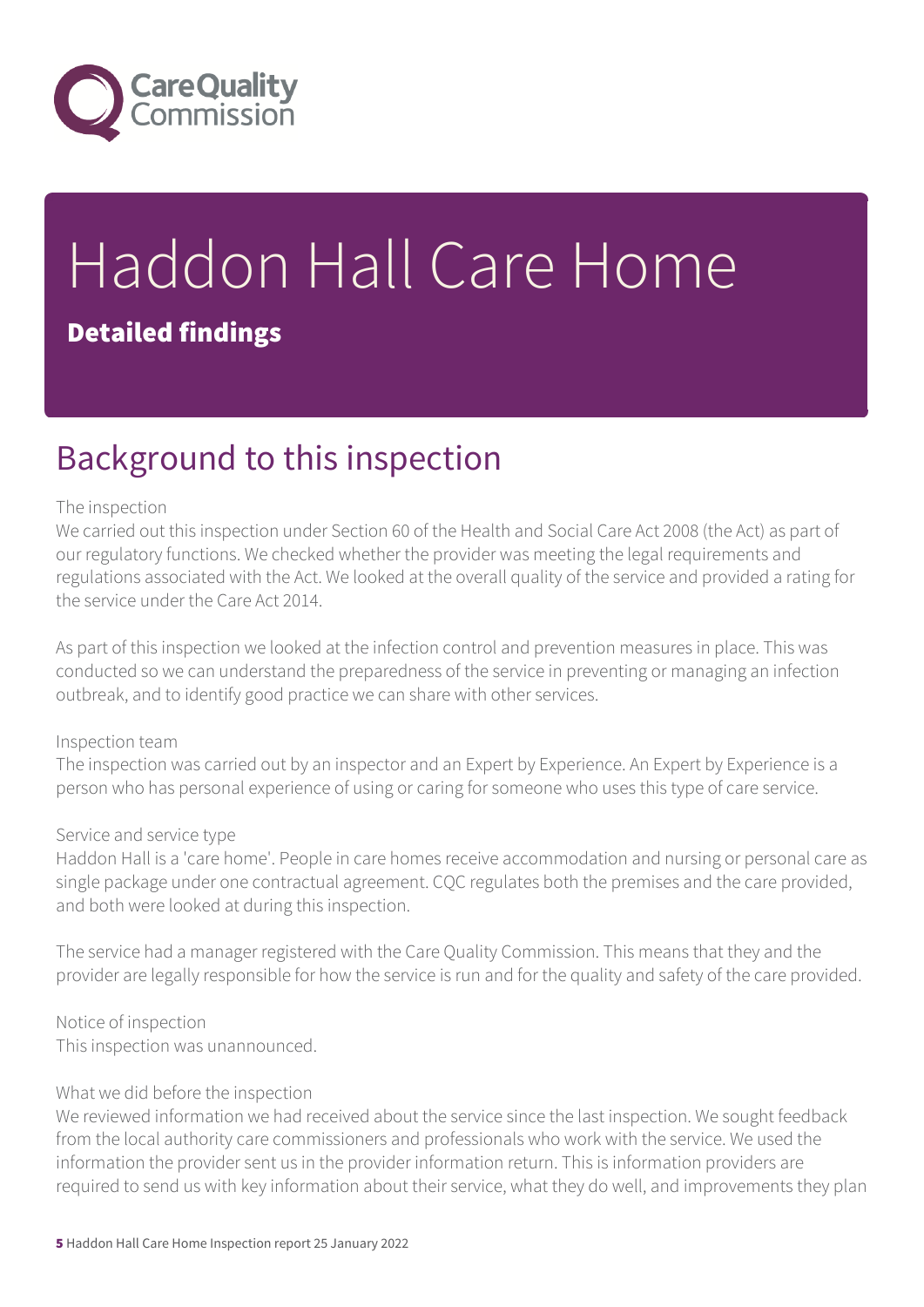to make. This information helps support our inspections. We used all of this information to plan our inspection.

#### During the inspection

We spoke with four people who used the service about their experience of the care provided. We spoke with eleven members of staff including nine care staff, two seniors, a nurse, a chef, the registered manager and regional manager. The expert by experience spoke with 10 relatives of those using the service.

We reviewed a range of records. This included six people's care records and several medication records. We looked at four staff files in relation to safe recruitment. A variety of records relating to the management of the service, including policies and procedures were reviewed.

#### After the inspection

We continued to seek clarification from the provider to validate evidence found. We looked at training data and quality assurance records. We spoke with three professionals who regularly visit the service.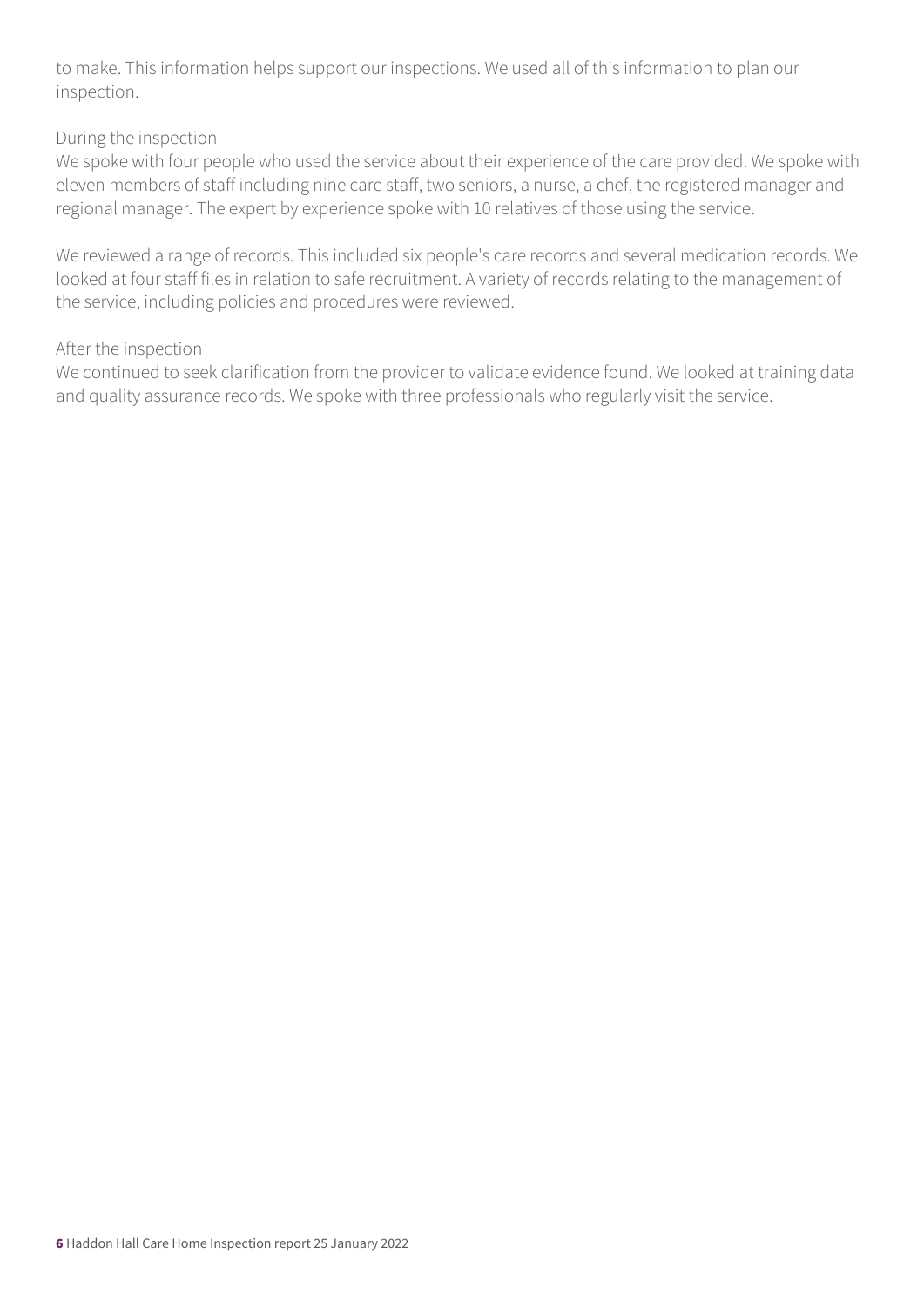## Is the service safe?

# Our findings

Safe – this means we looked for evidence that people were protected from abuse and avoidable harm.

At the last inspection this key question was rated as good. At this inspection this key question had deteriorated to requires improvement. This meant some aspects of the service were not always safe and there was limited assurance about safety. There was an increased risk that people could be harmed.

Staffing and recruitment

- There were not enough suitably trained, qualified, competent staff employed at the service.
- Staff told us that at times they could be left alone with up to 17 people at night. This posed a risk to people not receiving support when they required assistance. The risk was heightened for people who required the assistance of two staff.
- Staff and some relatives told us that there were not enough staff to meet people's needs. One relative told us, "I'm worried that agency nurses won't give continuity of care. That support will be gone. The number of carers fluctuates."

● People were often waiting for their medication because there were not enough staff trained in administering medication. One relative told us, "Some people were waiting for their medication and didn't get to bed until midnight.'' Staff told us that people waited for medication at night as there was only one trained person for two floors. This meant that the trained staff gave medication on the top floor meaning that people on the lower floor were not receiving their medication until later at night. We observed some people receiving medication after 10pm.

The failure to deploy enough staff, was a breach of regulation 18(1) (Staffing) of the Health and Social Care Act 2008 (Regulated Activities) Regulations 2014.

● We saw evidence of safe recruitment taking place. We checked staff files and there were appropriate checks carried out prior to staff starting in their role to ensure they were safe to work with people.

● The regional manager told us that they had assessed the service as having more staff than required. However, the registered manager told us that they were in a recruitment process to increase staffing levels.

Preventing and controlling infection

● We were not assured that people were prevented from infection as we were not asked for proof of a lateral flow test on our first visit or proof of vaccination. On day two of the inspection we were asked for proof of the lateral flow test, but proof of vaccination was still not requested.

The failure to request proof of COVID-19 vaccination status was a breach of regulation 12(3) of the Health and Social Care Act 2008 (Regulated Activities) Regulations 2014.

● The registered manager told us that regular professionals had been checked for their vaccine status and lateral flow tests. The registered manager assured us that they would carry out further training regarding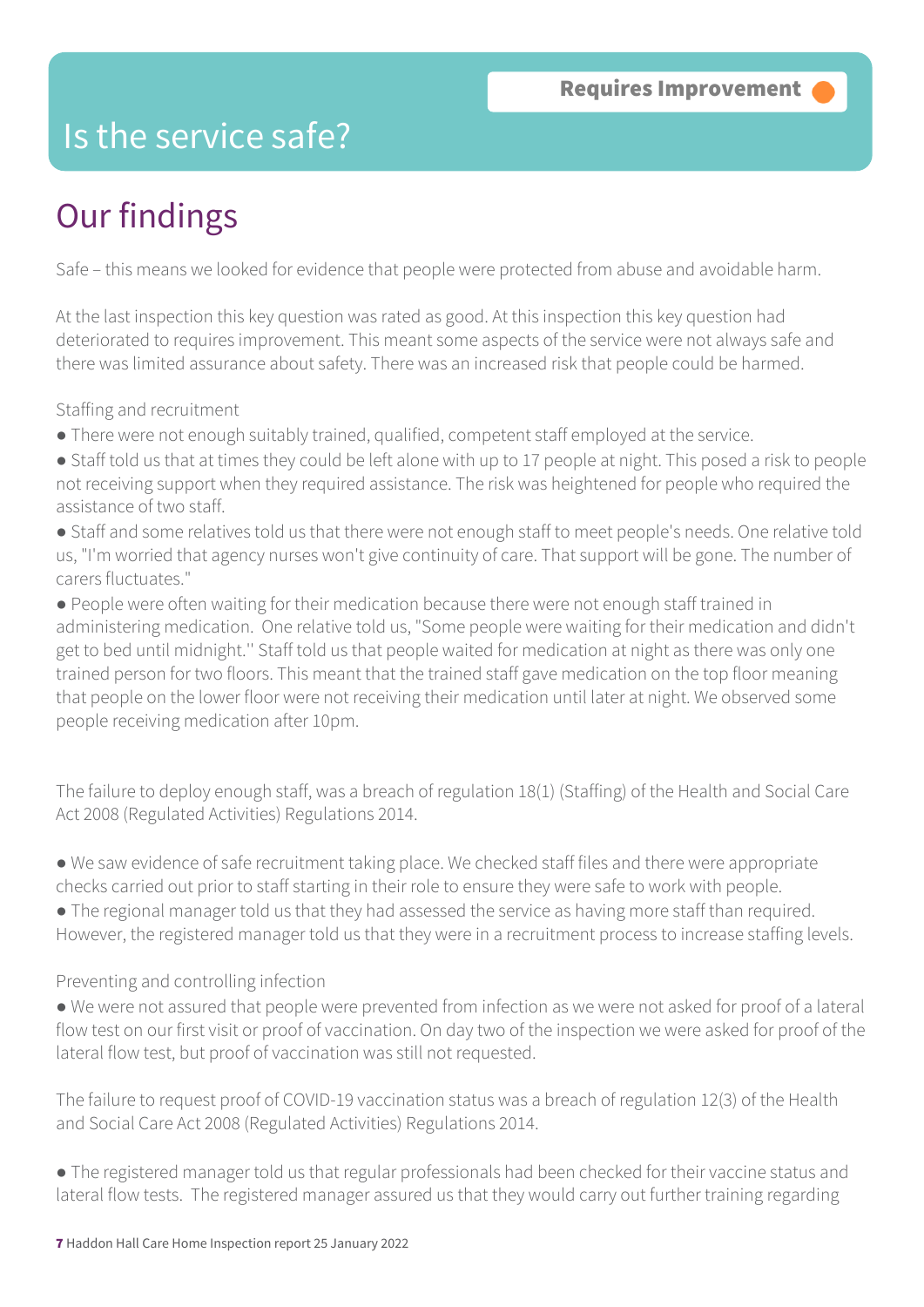this to ensure checks are taking place.

- The service was clean, and staff were wearing appropriate personal protective equipment (PPE).
- We observed cleaning taking place throughout the day.

● There was a management audit of infection prevention and control (IPC) and the local hospital had carried out an IPC audit at the service. These showed that infection prevention and control was being monitored and managed.

● We were somewhat assured that the provider was promoting safety through the layout and hygiene practices of the premises.

- We were assured that the provider was meeting shielding and social distancing rules.
- We were assured that the provider was using PPE effectively and safely.
- We were assured that the provider was accessing testing for people using the service and staff.
- We were assured that the provider's infection prevention and control policy was up to date.

● We were assured the provider was facilitating visits for people living in the home in accordance with the current guidance.

Assessing risk, safety monitoring and management; Learning lessons when things go wrong

- There were no risk assessments for some aspects of care. Care planning lacked detail and the provider told us that they were looking at better electronic systems to enable better recording.
- We saw that one person had lost a significant amount of weight over a three-week period. We could not see that this had been risk assessed and care planning had conflicting information. One document said that supplements had been refused and another said they had accepted the supplements. The care planning had no information about fortifying food for the person. Fortifying means adding additional calories and enriching the food with butter and cream for people who had poor appetites.
- Environmental risk assessments were in place and all health and safety checks were carried out or planned to include maintenance of equipment.

### Using medicines safely

- Medicines were not always administered safely. We observed a staff member giving people medicine and although there was sanitiser available on the trolley, this was not used. This posed a potential risk of cross contamination.
- Protocols for 'as required' medicines, known as PRN medicines, were in place. These gave staff information on when to give the medication which is especially useful if people are unable to tell staff that they were in pain or discomfort.
- Medicines were stored safely and administered by trained staff and nurses but this was not always as timely as it should be .

Systems and processes to safeguard people from the risk of abuse.

- People were kept safe from abuse and avoidable harm.
- Staff told us that they had received safeguarding training and they were aware how to report concerns to people's safety. Staff were also aware of the provider's whistleblowing policy, which explained how they could report concerns to external health and social care agencies.
- Relatives told us that they felt that people who used the service were safe.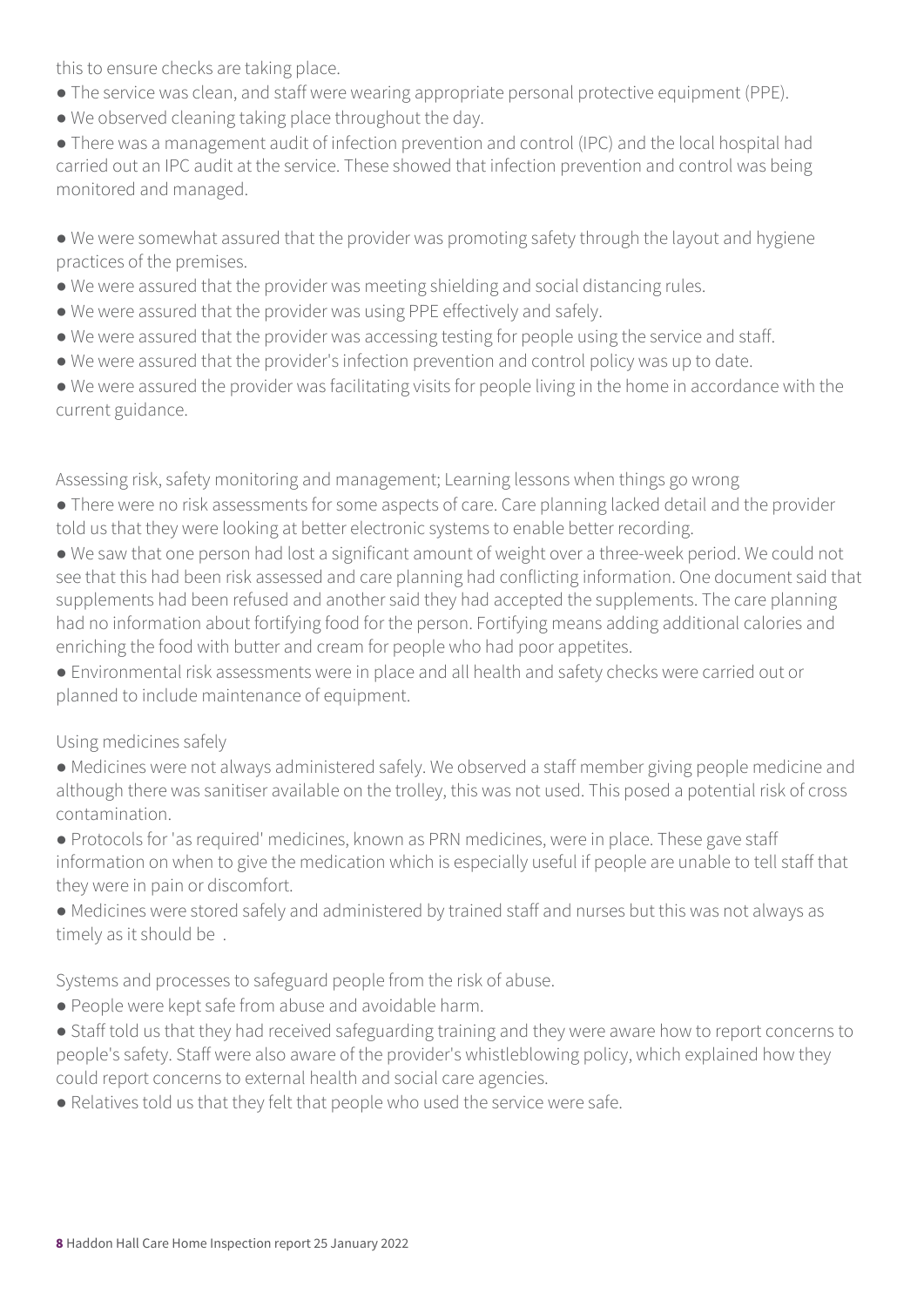### Is the service well-led?

# Our findings

Well-Led – this means we looked for evidence that service leadership, management and governance assured high-quality, person-centred care; supported learning and innovation; and promoted an open, fair culture.

At the last inspection this key question was rated as good. At this inspection we found that the management of the service had deteriorated and is now requires improvement. This meant the service management and leadership was inconsistent. Leaders and the culture they created did not always support the delivery of high-quality, person-centred care.

Managers and staff being clear about their roles, and understanding quality performance, risks and regulatory requirements; Continuous learning and improving care; Promoting a positive culture that is person-centred, open, inclusive and empowering, which achieves good outcomes for people.

- The registered manager was not always consistent in their approach to overseeing the home. There was very different feedback from staff and relatives which was conflicting.
- Audits had not picked up the lack of infection control measures with regard to medication. Care planning lacked information and we acknowledged they were looking for a new system but further information could have been entered to make them more robust and informative whilst sourcing an alternative.
- Staff told us that the management team were not approachable, and they received more support from nursing staff. Staff had reported issues of concern through to the management team. These had been dismissed and the concern not acted upon. Staff also said that they did not have any meaningful supervisions.
- Relatives told us that the management team were very helpful and approachable. One relative told us, "The manager is very good and very professional.'' Relatives also told us that they received a questionnaire so that they could give feedback about the quality of the service.

How the provider understands and acts on the duty of candour, which is their legal responsibility to be open and honest with people when something goes wrong

- ●The management team were aware of compliance with duty of candour. The duty of candour is a set of specific legal requirements that providers of services must follow when things go wrong with care and treatment.
- Relatives were very positive about the service and the registered manager. One relative told us they felt that staff and the registered manager were very approachable and would speak with them if there were any concerns.

Engaging and involving people using the service, the public and staff, fully considering their equality characteristics

- Staff told us that they were not listened to or engaged with in a meaningful way. One staff member told us that staff morale was low and that is why staff have left the service.
- Relatives told us that they were kept informed and updated and that they were invited to give feedback regarding aspects of the service.

Working in partnership with others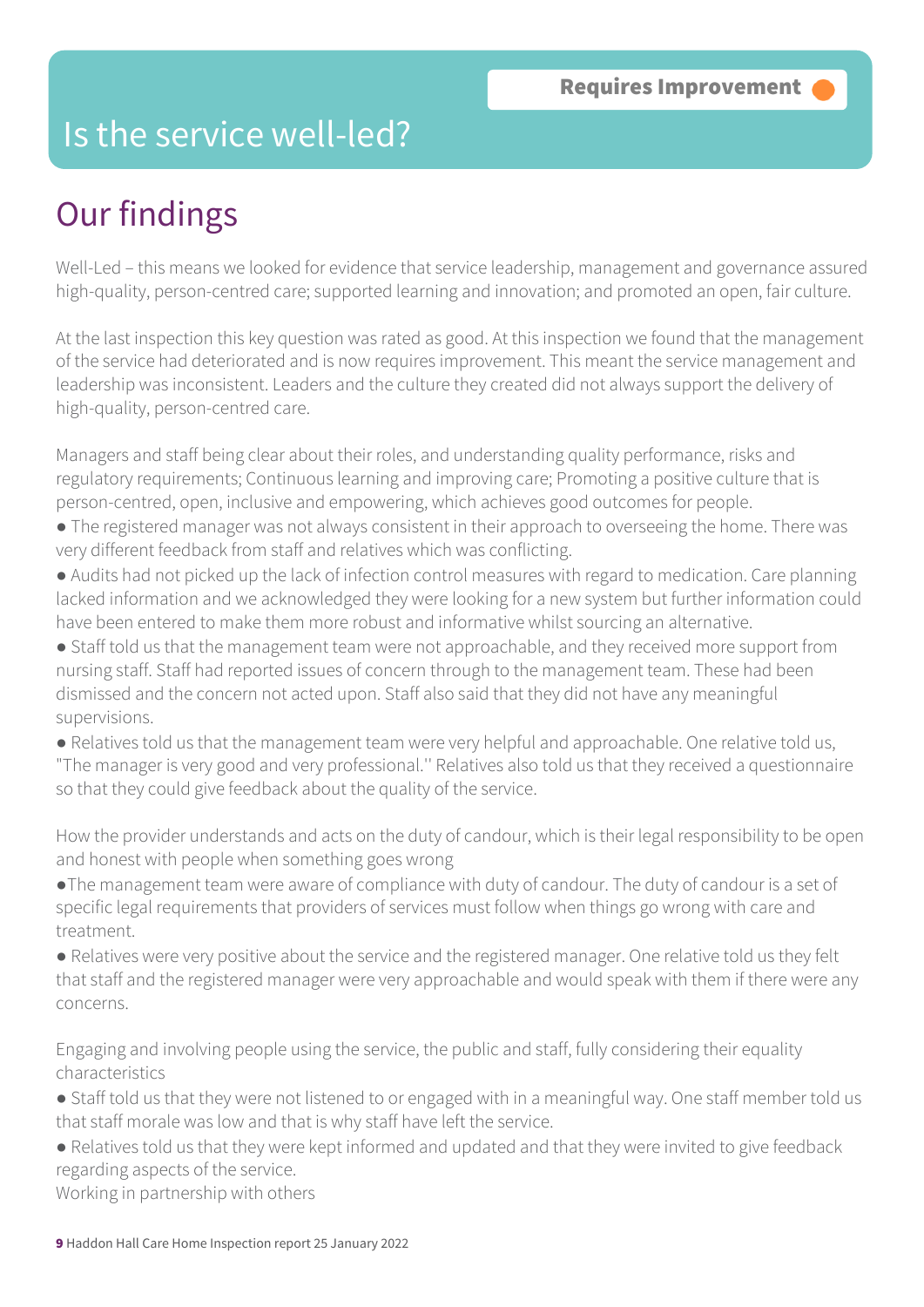- The provider had a good relationship with health professionals who supported them with the health needs of those using the service.
- All relatives spoke positively about the care provided. Relatives felt engaged with the staff and management which gave them confidence in the service.